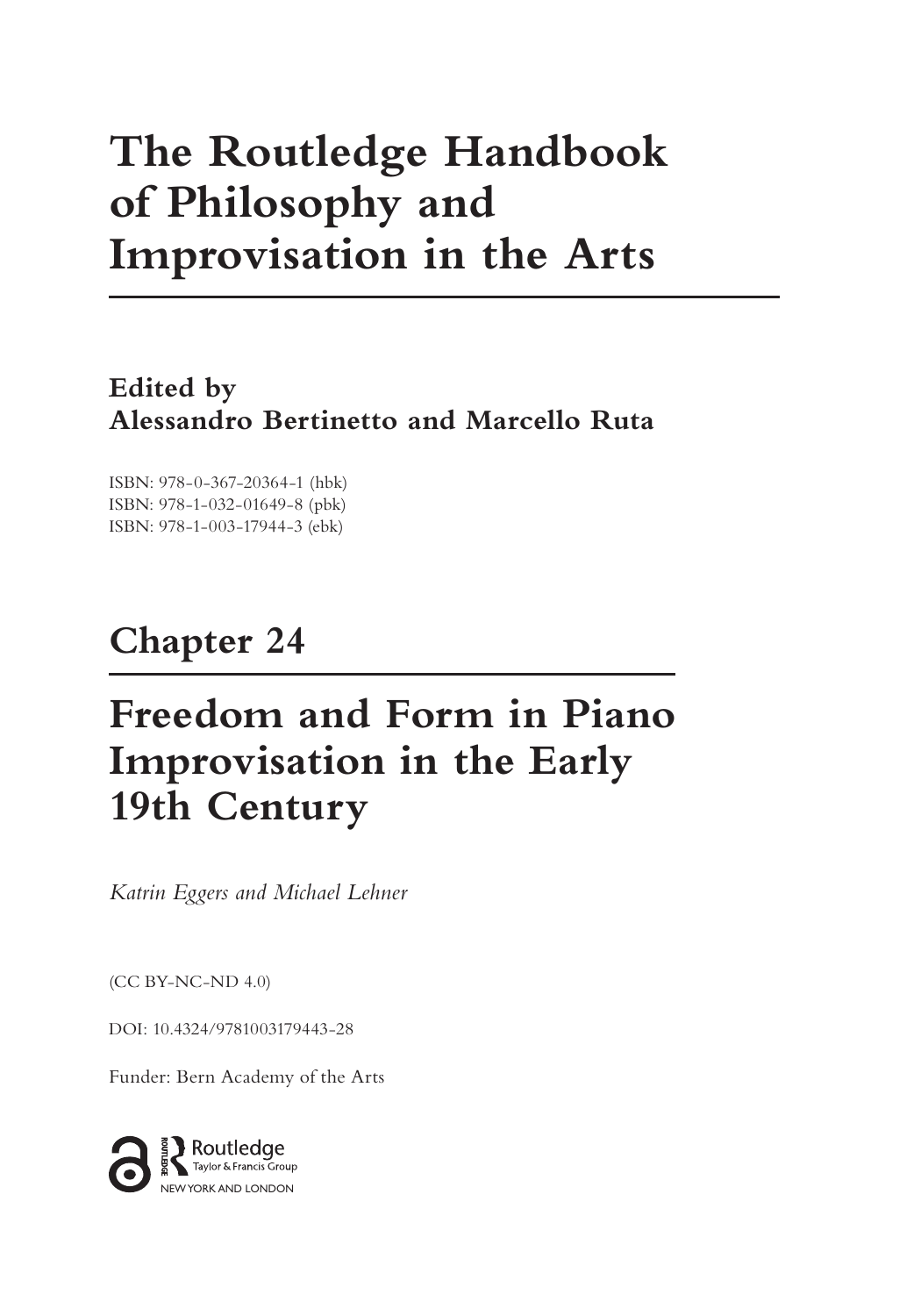### FREEDOM AND FORM IN PIANO IMPROVISATION IN THE EARLY 19TH CENTURY

#### *Katrin Eggers and Michael Lehner*

Determining the significance of improvisation in current classical music culture is easy. With very few exceptions, it is simply nonexistent. Pianists play compositions from the past (on rare occasions, even from the recent past) within a well-established, near-ritualistic concert setting. And they play those pieces as flawlessly and as close to the score as possible. Even passages with an improvisational background, such as the cadenzas in a piano concerto, are usually performed in written-out versions that have been memorized note by note.

The notion that classical piano music should be so strictly bound to the letter of its score is actually a rather new development, historically speaking. The importance of improvisation for keyboard players only began to decrease in the early 19th century, despite the fact that it had been regarded as a crucial ability for every professional performer until then. Our modern recital culture emerged over the ensuing decades (Hamilton 2008: 33–71), with improvisational elements completely disappearing from standard concert formats in the 20th century. This is a remarkable development, if we consider that improvisation had in earlier times often marked the climax of a recital, as can be seen in announcements, program sheets and reviews of concerts by Felix Mendelssohn, Franz Liszt and others (Sità 2019: 17 f.). Along with this shift, playing by heart became the new standard, which encouraged the gradual disappearance of extempore skills. It is worth noting that the effect of reproducing complex pieces without the score is similar to that of instantaneous improvisation. When the practice of playing from memory emerged in the 18th and early 19th centuries, some commentators regarded it as treacherous and dishonest (Felbick 2019: 42 f.). Nor did the practice apply only to complete compositions. Memorized snippets of existing pieces can also be put together in a collage that then sounds like a newly improvised piece. Carl Philipp Emanuel Bach was reputedly one of the greatest keyboard improvisers of his time, and he distinguished between a fantasia that "emerges from a good musical soul" and one that "consists of passages learned by heart or of stolen thoughts [welche] […] in auswendig gelernten Passagien oder gestohlenen Gedanken bestehen]" (Bach 1753: 123).

After a brief historical overview of improvisation and its development, we will here consider how and why it went out of fashion, and how this connects to an underlying aesthetic and to cultural tensions between freedom and form – the very factors that make improvisation so special.

This shift in improvisation practice occurred for various reasons. Professionals had not necessarily needed an exactly notated score before, but by the early 19th century, an increasing number of amateurs among the bourgeoisie were learning to play the piano and required a large repertoire of music that was notated precisely. Parallel to this development, it seems that composers became determined to fix their written score, thereby "solidifying" it into a "work of art" by reducing the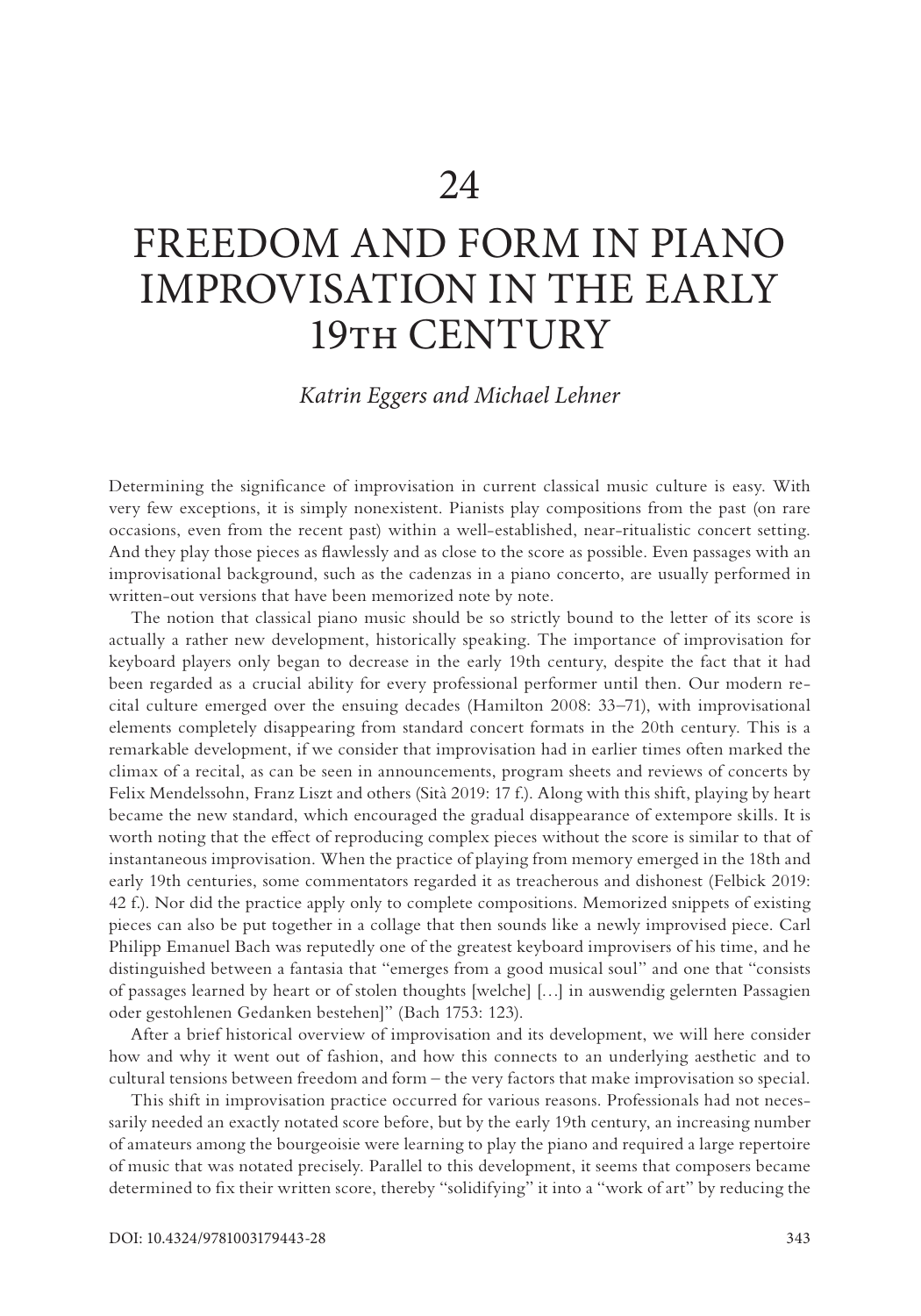number of liberties available to the performer in terms of added notes, embellishments, dynamics, tempi and so on (this issue is of crucial importance to the present chapter). We can observe this gradual process by taking even a cursory look at the piano scores of C. P. E. Bach, Haydn, Mozart and Beethoven. Bach's works require one to fill out the voices now and then when they are indicated by a figured bass; Mozart's piano music sometimes has passages in a skeleton score that needs to be transformed into a lively, ornamented musical line. Beethoven's music marks a turning point in this regard. His early piano works are still in the older tradition, but over the course of his career he tends more and more to give precise performance indications. The beginning of the repertoire culture and the increasingly virtuosic demands of 19th-century piano music required a great deal of time for practice. This resulted in a gradual process of alienation between the composition and instrumental performance or reproduction. Clara Wieck-Schumann is a representative example of this. At the age of 36, when her husband died, her compositional activities came to a standstill (Reich 2001: 211–48), after which she became one of the most influential figures in creating the modern repertoire for pianists. She incorporated more and more historical works in her concert programs, contrasting and combining them with piano music of her time.

#### **1 Decline and Distrust**

The Classical era was the last epoch when improvisation at the keyboard was both a common practice and regarded, to some extent, as a basic skill for every professional performer. Furthermore, the requirements made on a virtuoso, and the complexity of the extempore fantasias expected by an audience became extremely demanding. Carl Czerny (1791–1857), a Viennese pianist, composer and well-known piano teacher, is an interesting figure who can exemplify these historical developments and their context and impact on the relationship between freedom and form, improvisation and written composition. In his treatise *Systematische Anleitung zum Fantasieren auf dem Pianoforte*, op. 200 of 1829 (Czerny 1983: 3), he describes improvisation as a "special obligation and a crown of distinction [Pflicht und Zierde]" for every keyboard virtuoso. But by the time of his *Pianoforte-School* op. 500 just ten years later, he had already reduced the significance of improvisation to two small chapters, dividing it into "preluding" and "extemporaneous playing." Here, improvisation is merely a "highly interesting and honorable art," and a virtuoso need only possess this ability "at least to a certain degree," even though "he may not possess any decided talent for the art" (Czerny 1839: 124). Czerny's contemporary Johann Nepomuk Hummel (1778–1837) offers us another prime example of why the first three decades of the 19th century may be regarded as a highpoint of piano improvisation. Several reports of his performances confirm his audience's amazement at the complexity of his extempore playing, which constituted what was regarded as "composing in the moment." In the second edition of his treatise *Ausführliche theoretisch-practische Anleitung zum Piano-Forte-Spiel* of 1830, he added a final chapter on extemporizing. Unlike Czerny, he stated right at the beginning that: "Actual instruction on this matter can neither be given nor received" (Hummel 1830: 461). Improvisation had, thus, been transformed from a necessary skill that every performer had to master into a subject that one should at least know about, and finally into a gift that a virtuoso either possesses or does not (with Hummel naturally being one of the few who still possessed it). In the final passage of his piano school, he states with a certain degree of nostalgia that while many pianists are interested in mere "entertainment and dexterity," even playing well from the score would never "nourish" the mind in the way that free improvisation can, even if the performer in question has only a modicum of skill (Hummel 1830: 468).

But the times were changing, and Hummel's generation was no longer in charge. Just twenty years later, Robert Schumann (1810–56) was already warning young musicians of the danger of improvising too much. Only the "solid signs of the script" guarantee the "mastery of form," he says, and he insists that they should "write more than [they] improvise" (Schumann 1854: 303).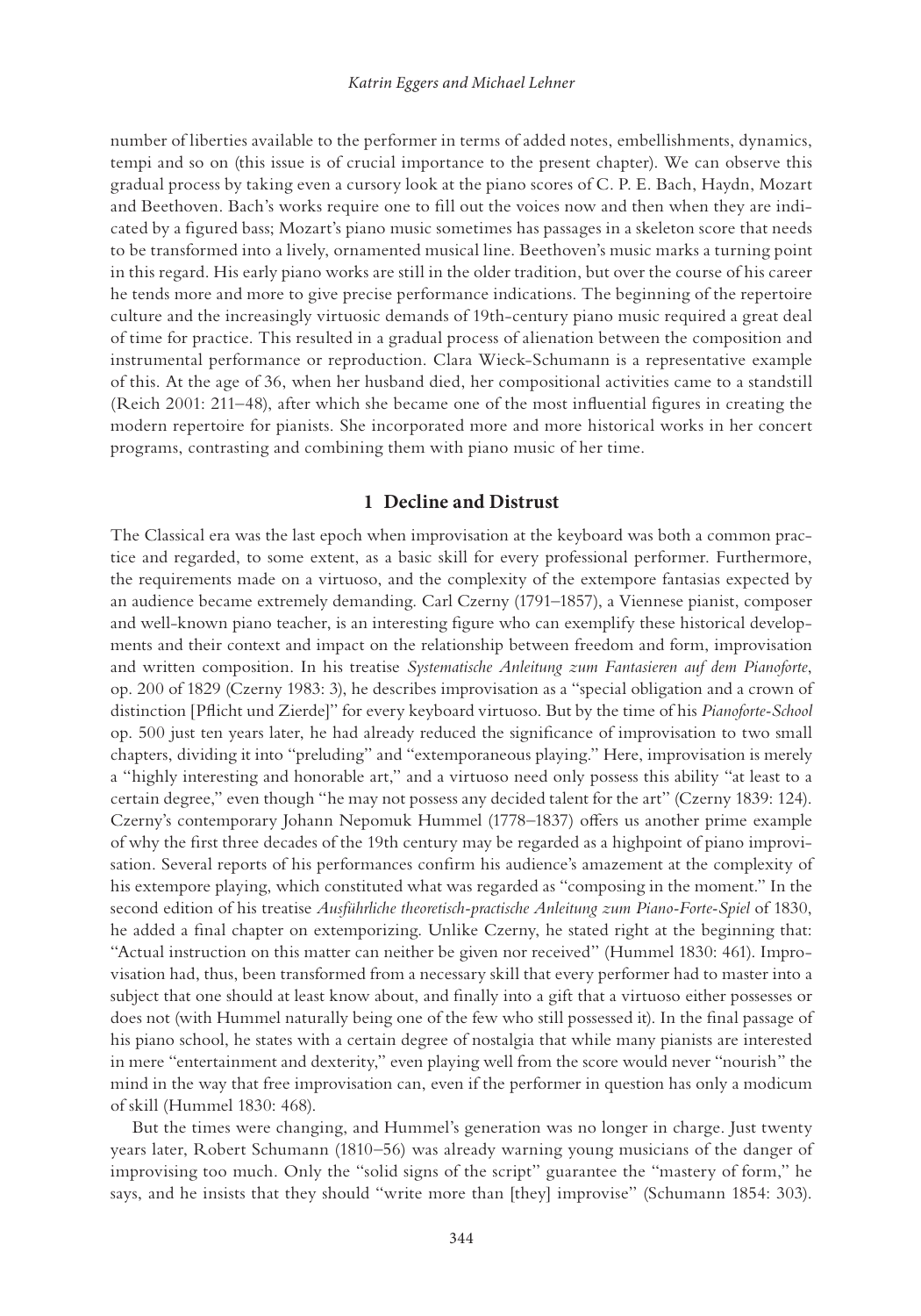Schumann's negative view of improvisational skills proves that there were also aesthetic reasons for the disappearance of a culture of improvisation, above and beyond the reasons already given above. In its openness and freedom, improvised music began to be regarded as amorphic and lacking "the power of a clear structure," in Schumann's words. The excitement of witnessing something exceptional and unrepeatable has now turned into a distrust towards an unshapen, inconsistent musical performance.

This did not come from nowhere, because aesthetic shifts are usually a complex cultural matter. Certain prominent figures in the Age of Enlightenment already harbored suspicion towards improvisation, such as Johann Christoph Gottsched (1700–66). He focused initially on the meaning of the term "fantasieren" (an expression that until the late 19th century was far more common in treatises than its synonyms "improvisieren" or "extemporieren"). This term does not have an exact English translation, and has a twofold meaning: "to fantasize" on the one hand, and simply "to improvise" on the other hand. The word thus already implies the significance of imagination or creative power, though Gottsched in fact draws attention to its more dubious equivalent: "Phantasiren" is like dreaming, being a product of the imagination while sleeping or having a "high fever" that occurs "without the observation of an adequate reason." That is why artists – Gottsched mentions painters, poets and composers – would only create "monstrosities" ("Mißgeburten") if they relied on it. Such products might be called "waking dreams," and he uses terms like "grotesque" and "unbalanced [ungereimt]" when describing them (Gottsched 1733: 224; this passage is discussed in Felbick 2019: 52).

These arguments about the dubious value of improvisation, thus, began in the 18th century, were reinforced by Schumann and others of his time, and remained important in the 20th century. Allegations of a lack of form, of unity and of careful planning run through the anti-improvisation arguments of numerous figures from Schumann to Theodor W. Adorno and Carl Dahlhaus.

#### **2 Mere "Improvised Effects" vs. Compositional Complexity**

Criticism of improvisation in Classical music is always about form. The analytical problem seems to concern the relationship between the form as a whole and its individual sections, and how details can shape a complex form and provide structural balance. Structural complexity and motivic-thematic development are still the analytical cornerstones for understanding music of the Classical and Romantic periods, and are – to a certain extent – regarded as instruments for determining the aesthetic value of a musical work. In order to demonstrate how this discourse has become as influential as it lacks historical awareness, we shall take a brief look at the arguments of the philosopher Theodor W. Adorno and the musicologist Carl Dahlhaus.

For Adorno, the temporal dimension that composed music is capable of bringing before our eyes and ears can only be conceived within the frame of literacy. In comparing music to painting, he claims that: "Highly organized music is impossible without notation; the historical difference between improvisation and composed music is identical to the qualitative difference between what is articulated loosely and what is stated in binding fashion" (Adorno 1978a: 632). It is already revealing that he offers a simple distinction between improvisation and composition, understanding the latter exclusively as written music, though this is historically incorrect (as we shall see below). He argues that the role of "real improvisation" had always been "excessively overrated" in history (and his understanding of "history" had its limitations) because "great music still speaks to us today […] since improvisation retreated to make room for the fixed work of art with its unambiguous text" (Adorno 1977: 806). Elsewhere, he claims that "the second half of the 18th century was able to eliminate improvisation step by step without any loss in favour of authentically notated scores" (Adorno 1973: 94). In concrete historical terms, it is his advocacy of formal complexity that lies behind his rejection of improvisation, for he claims (quite incorrectly once again) that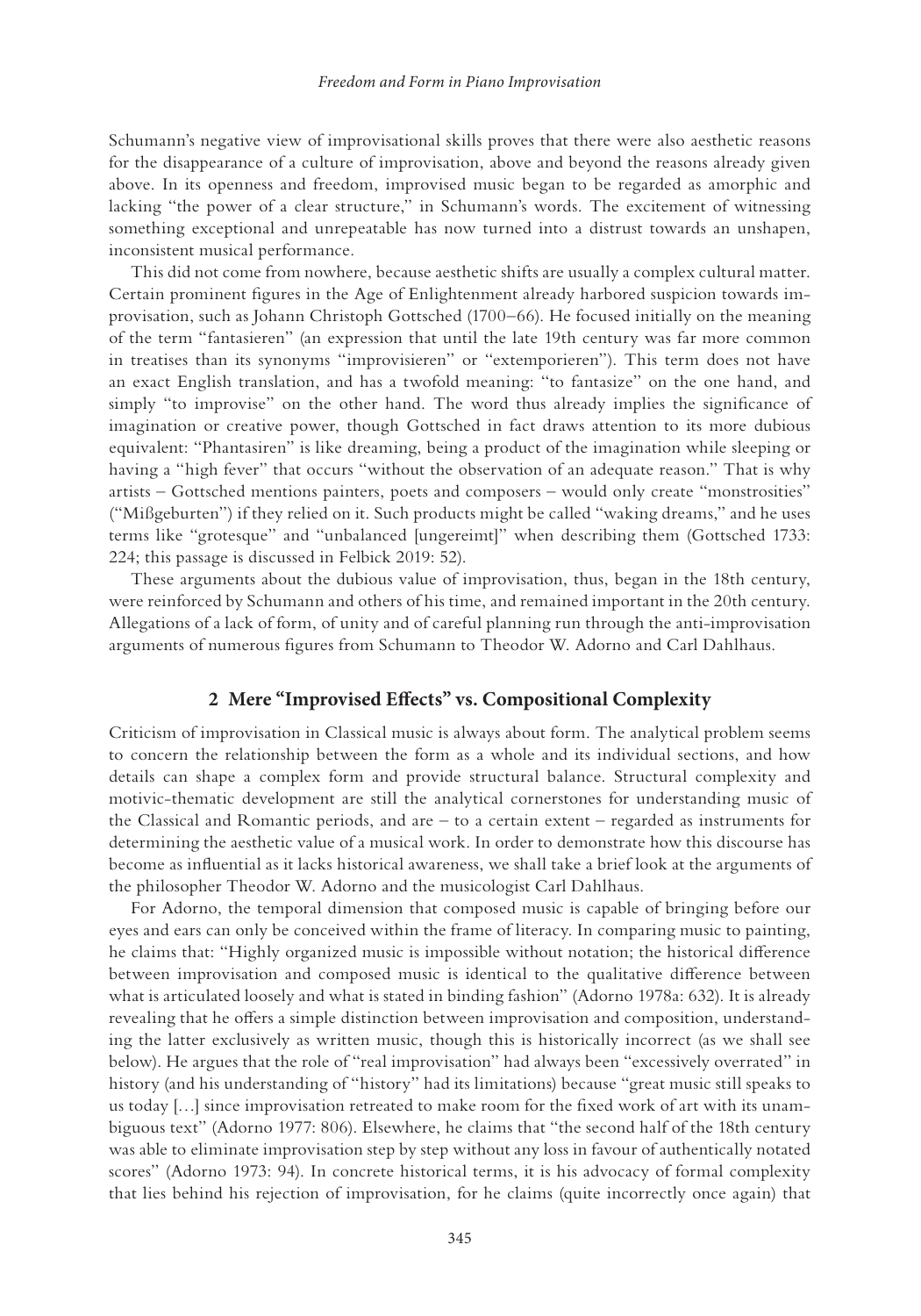even in the Baroque basso continuo tradition, "improvisation became restricted to ornamenting the harmony, without ever intervening in the musical substance" (Adorno 1977: 807). He goes on to state that "whatever memory […] survives of it in certain fantasies of Viennese Classicism is notable for its lack of motivic-thematic dynamism" (Adorno 1978b: 517). A similar approach was taken by Dahlhaus, though with more musicological detail. For him, differentiated forms only originate in written compositions, while improvisation is necessarily focused on details (Dahlhaus 1987: 268 f.). He states that

Improvisation tends to become a potpourri of isolated stimuli, a succession of momentary effects. Either the overall form and basic design is crudely schematic and externally prescribed, or it is of no consequence and left to chance. A form which is both differentiated and unschematic, and which is nonetheless clear and comprehensible – the aim of compositions with artificial ambitions – can hardly be attained by means of improvisation.

*(Dahlhaus 1987: 270)*

While every element should be carefully and equally developed in composed music, improvisation has to focus on one single feature. It is thus able, according to Dahlhaus, to create surprises or exciting moments, but unable to treat all the other musical elements in an equal way: "everything else, being a mere foil, remains conventional and formalised" (Dahlhaus 1987: 269). Like Adorno, Dahlhaus takes 18th-century fantasies into consideration. Here,

it is harmony that departs from the norm and that transgresses the rules of regulated voice leading by means of abrupt chord changes or peremptory dissonances which seem like rents in the musical tissue. Melody on the other hand is not developed.

*(Dahlhaus 1987: 269)*

So in his view, even in the genre of the fantasia, the very name of which is rooted in the idea of freedom and immediateness, nothing really new can be invented that goes beyond temporary effects, because form and melodic development cannot be built on effects alone. Of course, Dahlhaus has a point. It is obvious that during the creative process of developing and writing down musical ideas, a level of complex differentiation and relatedness can be achieved that is by no means possible in a spontaneous realization at a keyboard. But it is striking how he denies improvised music the general capacity of doing so, and insists that it is incapable of creating something that is artistically new. However, we must bear in mind the status of musicology at the time. Historical musicology, which is traditionally based on philological methods and research into written sources, found it difficult to deal with a historical culture that cannot easily be stored in a library. With Dahlhaus, this two-century-old, negative understanding of the historical and aesthetic value of classical improvisation came to a preliminary halt. It has since been corrected by musicians and researchers in the field of historical performance practice.

We shall, nevertheless, focus on two issues touched upon by Adorno and Dahlhaus, because they can help us see the bigger picture. The first is the relationship between improvisation and composition, which is not as clearly characterized by a simple division as Adorno claims (the same applies to the terminology used for each); the second is the relationship between freedom and form that Classical treatises, in fact, consider extensively, as we shall see.

#### **3 Improvisation and Composition in Historical Documents**

Historical sources for the techniques and aesthetics of improvisation at the piano offer us three pairs of oppositional concepts. The first is the conflict between freedom and form, which deals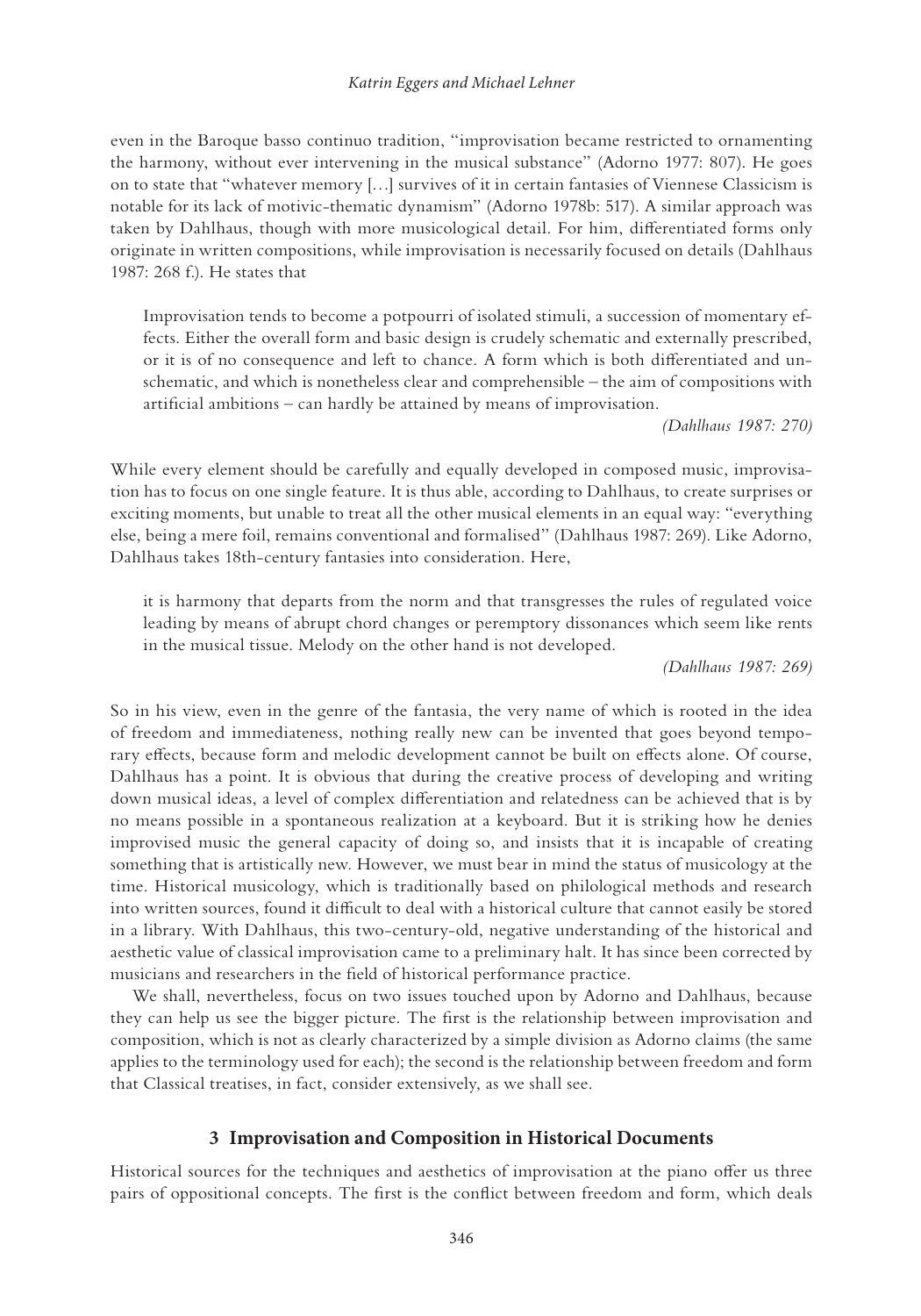with the relationship between single moments of performance and their overall coherence. The second is rarely mentioned directly; it is the constant process of negotiation between individuality and conventionality. The third is how the improviser's mind oscillates between intuition and reflection.

We shall begin here with Carl Czerny's definition of improvisation:

When the practicing musician possesses the capability not only of executing at his instruments the ideas that his inventive power, inspiration, or mood have evoked in him at the instant of their conception but so combining them that the coherence can have the effect on the listener of an actual composition (Tonstück) – this is what is called: Improvising or Extemporizing.

He continues to write that the "talent and the art of improvising" means to spin out

at the spur of the moment […] each original or even borrowed idea into a sort of musical composition which, albeit in much freer form than a written work, nevertheless must be fashioned into an organized totality as far as is necessary to remain comprehensible and interesting. *(Czerny 1983: 1)*

#### **4 Freedom and Form**

Although Czerny differentiates between "fantasieren" and "actual composition," he states that if the improvisation is executed in masterly fashion, it might (and should) sound as if we are listening to a composed piece. He later even calls the result "a sort of musical composition." As we saw before, Czerny marks a turning point at which the modern concept of composition begins to be understood strictly as a written work. Before that, even in the early 19th century, this separation was by no means a given. As Felbick has recently observed, the older understanding of composition did not exclude spontaneous execution, as we can see from terms like "Composition extemporanea" or "comporre all'improvviso" (Felbick 2019: 39–49). Rather like Arnold Schoenberg's famous remark that the process of composing can be regarded as a "slowed down improvisation" (Schoenberg 1976: 69), the classical sources stress the link between extemporizing and writing music, though they do so from the opposite perspective, understanding spontaneous musical creation as "componere" in the moment, in real time. With regard to their effect on the listener, "freedom" and "construction" do not simply signify improvisation and notated composition respectively. For example, there are passages in Hummel's composed-out *Fantasia* op. 18 whose 18 quasi-improvisational fluidity and sudden musical gestures and tonal surprises seem much freer than the fantasias in Czerny's op. that he wrote specifically to demonstrate the process of improvising. Since these are all notated and published, they naturally cannot be regarded as actual improvisations. But unlike Hummel, Czerny wrote his pieces as pedagogical examples, not with the aim of creating a fixed work of art. His stated aim is to depict a realistic situation that might mirror extempore practice, carefully restraining the editorial process so that the emerging music may constitute "censored protocols" of his playing (Czerny 1993: XII). Hummel's piece, on the other hand, is based on complex structural planning that could not be achieved through adhoc invention. For instance, complete sections in Hummel are repeated several minutes after their first appearance, whereas Czerny states that "Repetitions are hardly possible while improvising, because the music one has just played rarely remains so long in the memory" (Czerny 1993: 55). However, there are exceptions to the rule. At the beginning of this chapter, we mentioned that playing by heart, without a score, can seem like an extempore performance. But there are cases that can invert cause and effect; Beethoven reputedly had such an extraordinary capacity for memorization that he was able to repeat an entire improvised fantasia immediately afterwards, without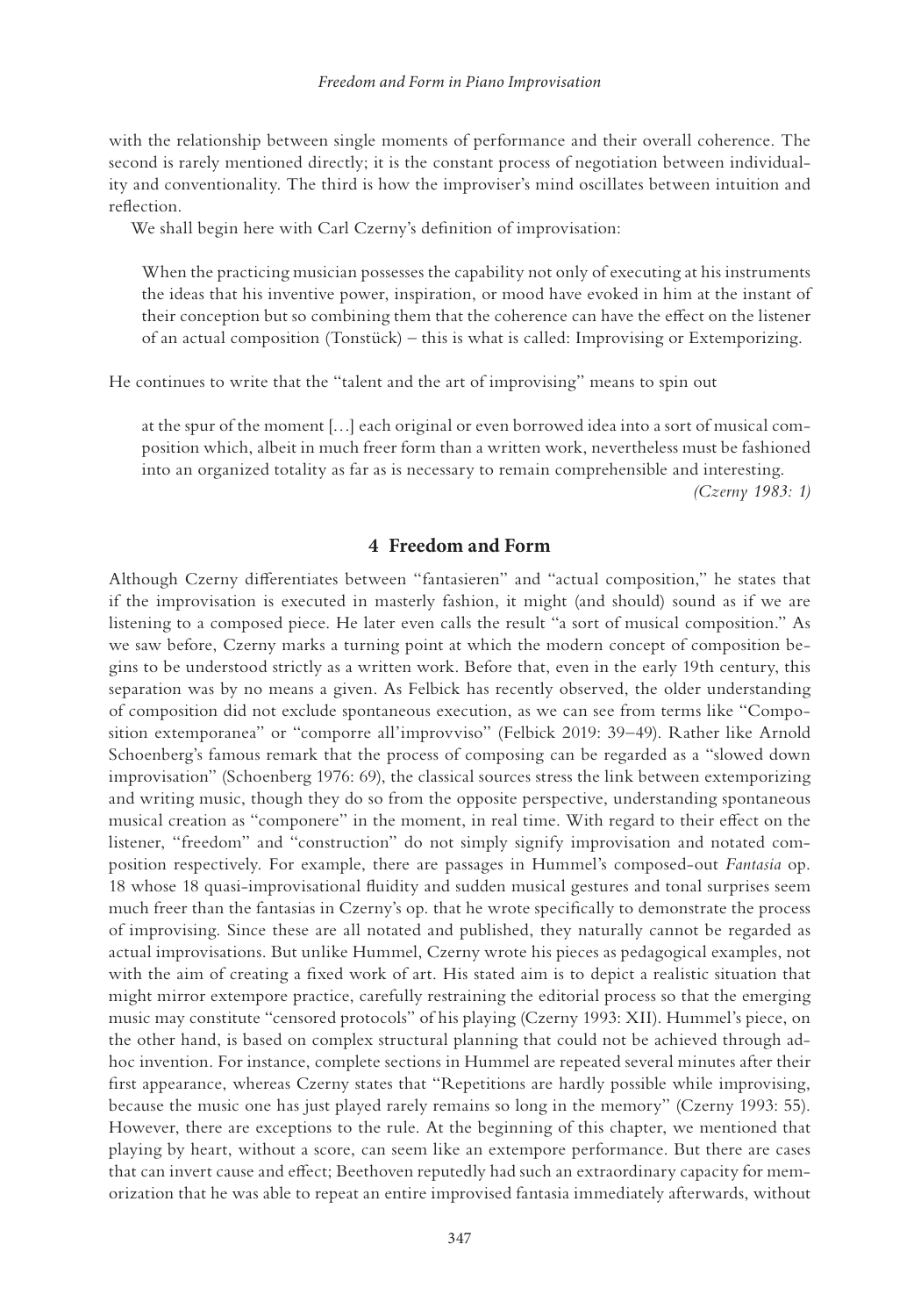any changes (Kopitz and Cadenbach 2009: 10). If this report is true, would an improvisation that is repeated identically still merit the title of "improvisation"? (Dahlhaus argues against this; cf. Dahlhaus 1987: 268). Or ought we rather to refer to it as a memorized piece that has not yet been committed to paper? And if Beethoven had in fact "composed" the piece in his head in advance of playing it, would it even be an improvisation at all? The ultimate question to ask here is: if the performer is excessively talented, as it were, does improvisation then automatically constitute instant composing?

Czerny's examples are, nevertheless, much closer to a realistic improvisational approach in that they avoid recapitulation and limit repetition to direct iterations, though he follows sonata form and a "logical" development of his themes by using a "construction kit" comprising several models and patterns. According to Czerny, a successful improvisation is similar to a notated piece in that it needs to be "fashioned in an organized totality." Later, he uses an architectural metaphor for this. While a "well-written composition" may be compared to a symmetrical edifice, "a fantasy well done is akin to a beautiful English Garden, seemingly irregular, but full of surprising variety, and executed rationally, meaningfully and according to plan" (Czerny 1983: 4). Daniel Gottlob Türk (1750–1830) offered a similar description of improvisation, namely, that it constitutes "apparent disarray" (Türk 1789: 312).

It is significant that Czerny's descriptions often underline the dichotomy between a lack of form (in terms like "surprising variety") and coherence ("rationally," "according to plan"), not in order to play them off against each other, but instead to balance them out. Musical freedom is for him the key feature of every improvisation and, therefore, needs space, while also needing to be contained to some extent. He does not explain precisely how that might work, but we can trace these ideas in the fantasias he offers to illustrate what he writes (as discussed in greater detail below). Opinions differed on how to even out these two extremes. Sources from the early 19th century often warn of a lack of coherence, though Türk's piano treatise of 1789, published one year after the death of Carl Philipp Emanuel Bach, remains closer to the idea of the "Freye Fantasie." He seeks both "unity" ("Einheit") and "diversity" ("Mannigfaltigkeit"), both being equally important: "This is why a cadenza should include as much as possible that is unexpected and surprising" (Türk 1789: 311 f.). Too much unity ("Einheit") might lead to monotony ("Einförmigkeit"), which is one of his major concerns when it comes to improvising a cadenza.

Hummel's piano school – published at roughly the same time as Czerny's treatise – also discusses this topic, and offers greater detail about the dangers of freedom and how to counter them when practicing. Dahlhaus's abovementioned concerns ("potpourri of isolated stimuli" and "melodic underdevelopment") were already well known and much discussed Hummel's day. Rather like Czerny, Hummel also warns against playing merely a sequence of "constantly new, peculiar, beautiful ideas," because one's inventiveness must, rather, be contained by a "firmer sense of order" (Hummel 1830: 465). For him, the main problem ("Hauptübel") is the ephemerality of the principal musical ideas that arises from the human mind's lack of concentration and the capacity to memorize. But Hummel regards these skills more like a muscle that can and must be trained. This is why only an experienced performer (thus, Hummel) should start an improvisation without due preparation. He otherwise recommends first repeating and memorizing the theme(s) on which the improvisation is to be based, then trying out assorted variations, ornamentations and imitations on the instrument before starting the improvisation proper. The performer's capacity for recollection is, thus, crucial if he is to avoid playing a series of unconnected effects.

#### **5 Individuality and Conventionality**

Besides preparatory exercises, Hummel suggests another "cure" for the problem of creating order. For this, he frequently uses the term "noble direction." Rather than suppressing creativity,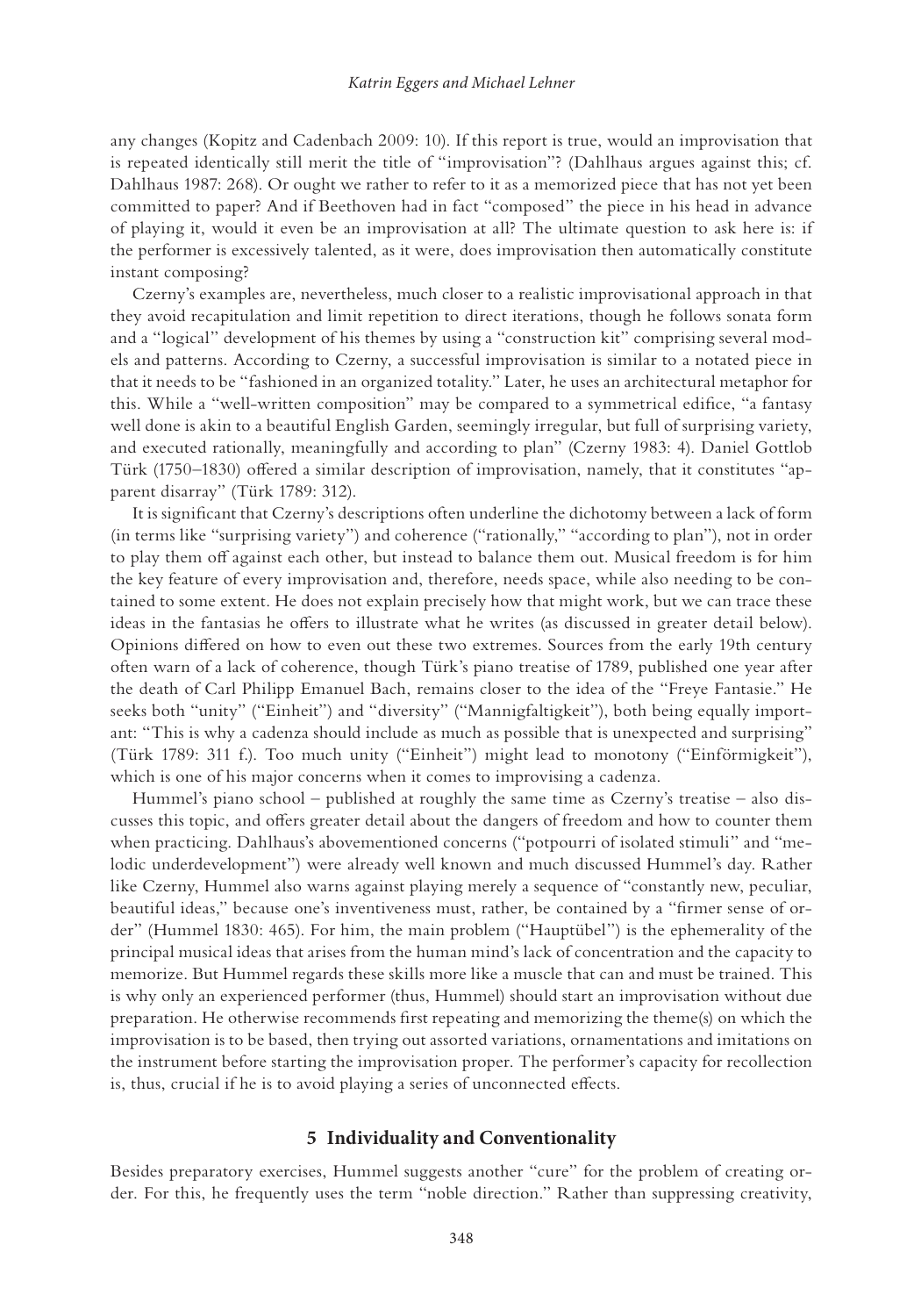"common forms, sequences and phrases of strict style" are just a means of guiding ideas in an orderly manner (Hummel 1830: 465). Of course, Hummel is here also referring to the fact that all improvisational practice is, in some way, Janus-faced. On the one hand, it is guided by regularity, by patterns, sequences and phrases that have been learned and that together form a repertoire of musical "ready-mades" for improvisers. The more of them they know and are able to vary and combine, the more diversified and interesting the performance will be. On the other hand, the unpredictability of performance can result in un-plannable moments of bliss – unheard-of harmonic progressions or turns of phrase – that might go beyond the norms of the time and that are derived from the individuality of the performer and the uniqueness of an unrepeatable situation. Several reports of C. P. E. Bach's extemporizing underline how he made just such an impression on his audience. Boundaries that one would not cross in notated music may be crossed on the spur of the moment and are, therefore, linked to the ephemerality of performance. In his final statement in his piano tutor, Hummel stresses the link between what is not regulated and the performer's "most personal individuality" ("eigenste Individualität") and "inner self" ("innerstes Wesen") (Hummel 1830: 468).

The regular and the irregular may occur successively, such as when a meandering chromatic passage is followed by a well-known sequential type; we often find this in composed-out fantasias too, as in Mozart's K. 475. But they can also be superimposed and interact with each other at the same time. Typically, some elements will be fixed by the choice of a model such as a chromatic bass line, regardless of whether such a model is chosen spontaneously or planned in advance. Such templates can determine the succession of musical events, thereby letting improvisers focus their attention on something else. This leaves a broad spectrum of expressive possibilities to the moment, such as harmonic progressions, figurations and the shape of the melody. In this sense, established patterns provide a guide or skeleton for the improvisation, while at the same time remaining open to substantial harmonic change or enhancements such as chromaticism and alternative metric versions.

#### **6 Intuition and Reflection**

There is another aspect to this that directly links up with the contemporary concept of "creative genius." The underlying question here is: is one playing, or being played? (for more on this issue, see: Eggers and Stollberg 2021). The creative process during the act of performance is described by several sources as a state of unconsciousness, with invention being something intuitive rather than a product of reflection. Musical art proceeds in time and, thus, needs to span a comprehensive, meaningful, temporal course. Czerny describes this ambivalent situation as follows:

By extemporizing we are to understand that the performer, on the impulse of the moment, without preparation, and often also without reflection, plays something that we might say comes spontaneously under his fingers, and which nevertheless possesses to a certain degree all the properties of a written composition, meaning that melodies and brilliant passages alternate in a tasteful or elaborate manner.

*(Czerny 1839: 124)*

But to achieve this, one has to be in clear command of the general intent and direction of the piece. Türk underlines the first, "unconscious" aspect. Like Gottsched, he uses the metaphor of a dream, but not in a nightmarish sense: "It might not be improper to compare the cadenza with a dream." When dreaming, he writes, we are often able to "relive within just a few minutes actual events we have experienced and that made an impact on us; we experience them most vividly, but without any connection between them, and without any clear sense of consciousness"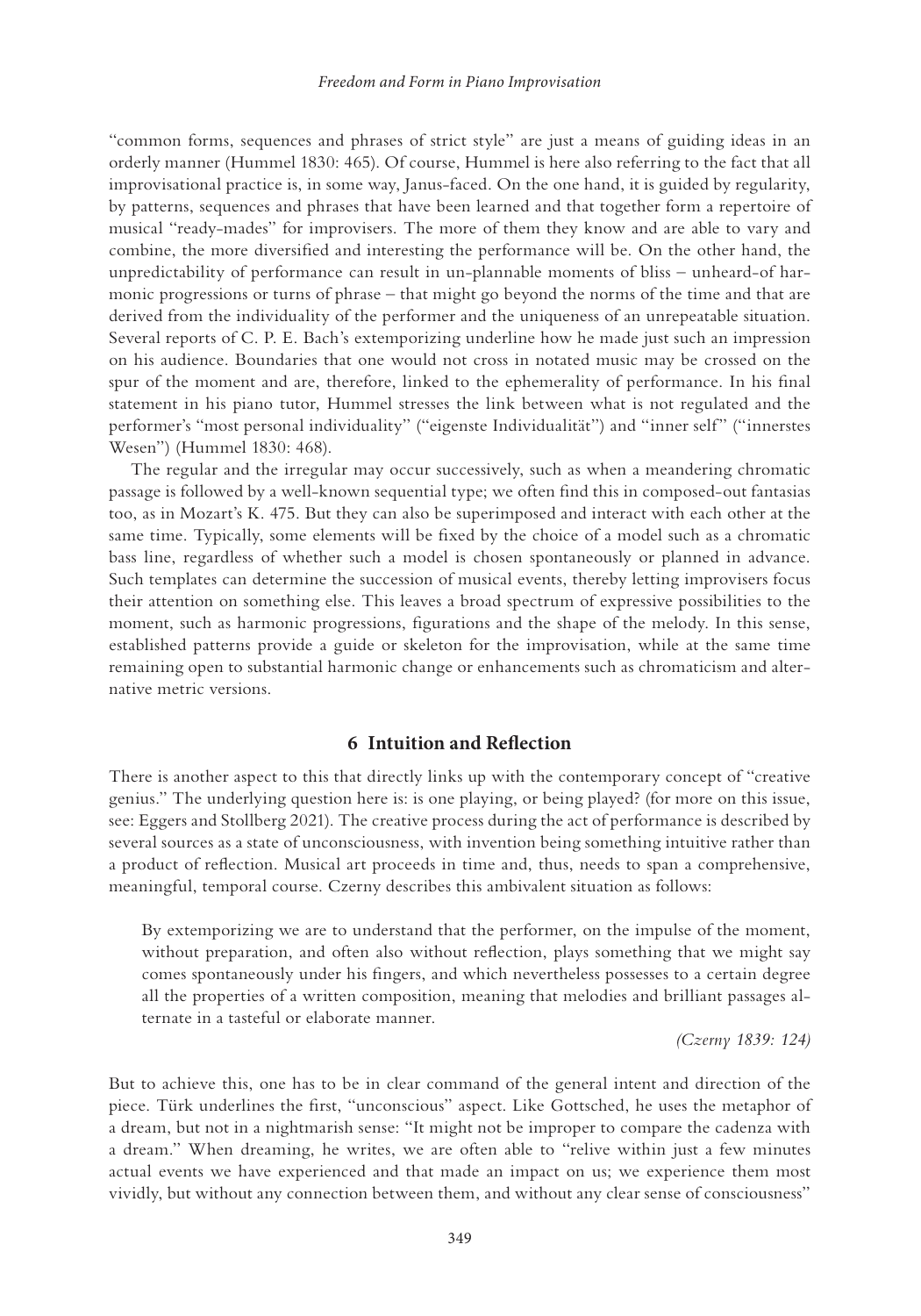<span id="page-8-0"></span>(Türk 1789: 312). In this metaphor, the whole movement represents real life, while the cadenza represents reliving that life unconsciously in a dream. This comparison between improvising and dreaming is a very common one, and can also be found in 19th-century sources. Czerny similarly describes this state of mind as an "almost subconscious and dream-like playing motion of the fingers" that succeeds all the better if the performer does not anticipate too much, "just as the orator does not think through each word and phrase in advance" (Czerny 1983: 43). This state of being truly in the moment is one of the most common ways of describing improvisation at different times and in different disciplines. It places an emphasis on the key attribute of subjective freedom that provides the basis of an ephemeral experience of art that no predefined process can offer us. The most famous such example is Beethoven's remark, made on sketches held today in the H. C. Bodmer collection:<sup>1</sup> "One improvises only when not paying attention to what one plays, surrendering oneself unconstrainedly to what crosses one's mind – this would also be the best and most truthful way to improvise in public, too." But significantly, the very same source of this famous comment includes sketches and notes for improvisations as well. Clearly, from time to time even Beethoven did not take the risk of extemporizing without preparation, at least when he was performing before a large public. But the above quotation should not be mistaken as some kind of ideal that even he could not attain, because the statements we have also quoted from Türk (over twenty years earlier) and Czerny show that preparing for an improvisation was generally regarded as a valid approach. As contradictory as these two concepts might seem at first, they have to be brought together and linked to the other two dichotomic pairs: mediating and alternating freer passages and preplanned musical materials not only provides variety while guaranteeing an equilibrium of freedom and coherence, but also allows the performer to slip into that "intuitive" state of mind. When employing an overall structural design, it is possible for improvisers to control when to leave it and when to return to it; the orientation provided by the overarching design ensures that they do not lose themselves in the state of rapt contemplation that Hummel regarded as the principal danger when extemporizing.

#### **7 Large-Scale Structures: Improvisation and Double-Function Form**

The relationship between improvised and written music is manifold and variable. They are, in practice, inseparable – or at least linked directly to each other – and they are also regarded as opposing principles of musical invention. For Czerny, however, sonata forms (i.e., guided motivic development) and improvisation are not oppositional concepts. On the contrary, the sonata provides the basis for his improvisational concepts, as can be seen in his exemplary fantasias. We can observe similar trends in the composed fantasias of the same period, such as Hummel's Fantasia op. 18, a work that was well known at the time and that Czerny himself recommends for further study (Czerny 1993: 63). These pieces deviate from the older, more rhapsodic types of the 18th century that were situated in the tradition of Carl Philipp Emanuel Bach. Mozart's contributions to the genre still followed this older type, in particular his Capriccio in C major, (K. 284a), which in part dispenses with a time signature, and his two famous Fantasias in d minor (K. 397) and c minor (K. 475). The latter was published together with the Sonata in c minor K. 457 and was intended as a contrasting, written-out, but quasi-improvisational introduction to it, and therefore avoids any hint of sonata form itself. But in the early 19th century, the two genres of fantasy and sonata became increasingly similar until they reached the point of interchangeability, as is evident from a famous remark by Robert Schumann: "So write sonatas or fantasias (it's not about the name), but meanwhile do not forget the music" (Schumann 1839: 134). What is noteworthy here is that there was a mutual process of interaction between these two concepts. Formal designs adopted from written music were used to structure improvised music in a well-balanced dramaturgy, in order to provide the listener with a guide and orientation points, especially in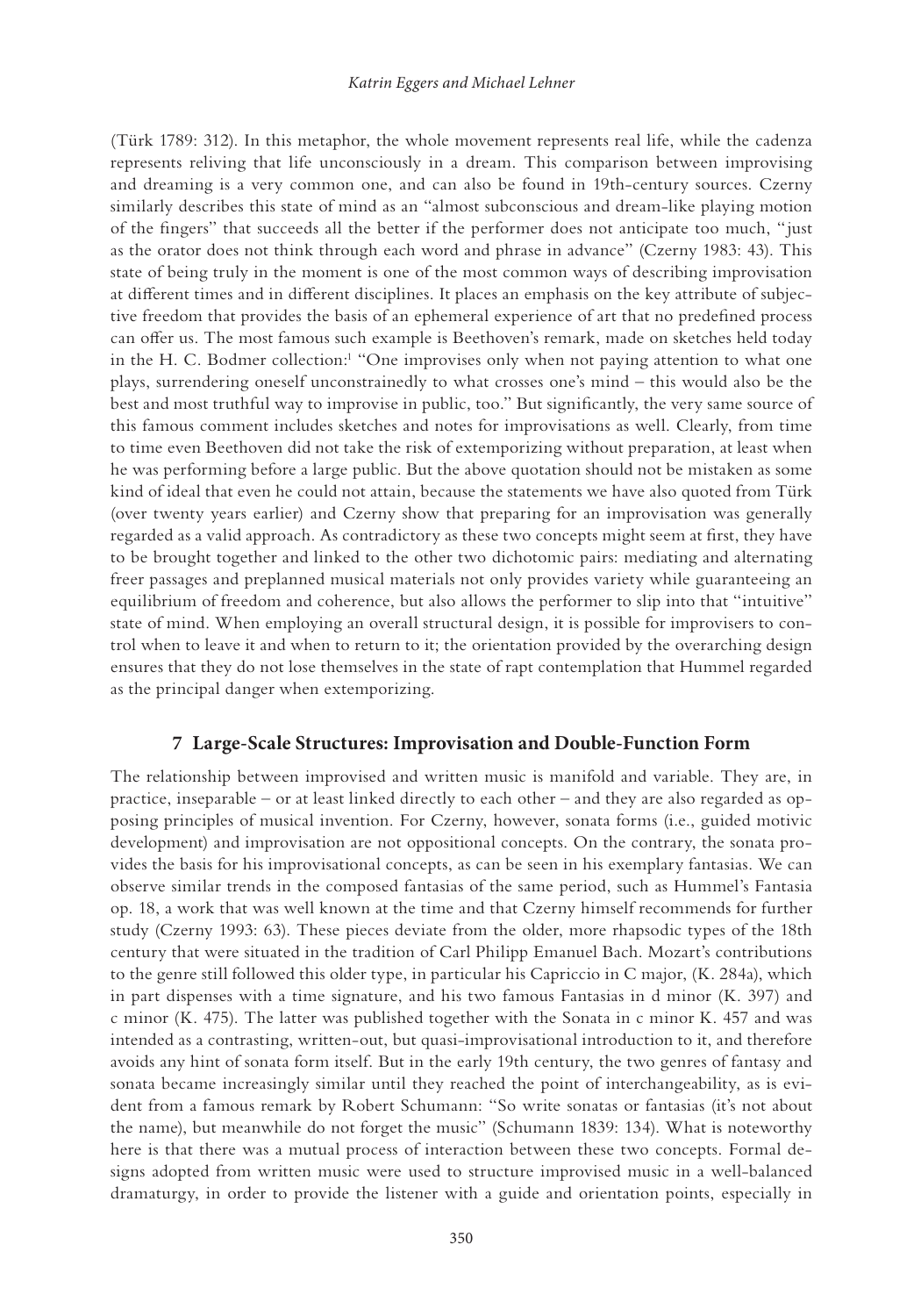<span id="page-9-0"></span>long performances. But compositional innovation was also influenced by improvisational practice, because the latter promoted opening up established schemata, freer progressions and more open formal concepts (such as we find in Beethoven's two Sonatas op. 27, both marked "quasi una fantasia"). There are numerous reports of piano improvisations lasting thirty minutes or longer during the Classical period, especially in the case of Beethoven. By applying a preplanned format to an improvisation, a performer could create large-scale forms that were diverse yet consistent, and adhered to the tonal concepts of the time, stupefying an audience with an ad-hoc performance full of subjectivity and unexpected turns yet within a regular, familiar structure.

If we take a closer look at Czerny's op. 200, we can conclusively prove Adorno and Dahlhaus wrong in their refusal to acknowledge the ability of improvisation to create new forms. Czerny proposes that performers should practice working out every type of individual movement extempore. In addition to allegro movements in sonata form, he proposes training the ability to improvise rondos, scherzi, variations and slow movements – in fact, all the individual movements of a sonata. The principal theme ("Hauptthema") must be followed by a subsidiary melody ("Mittelgesang"), i.e., the second subject, which must then be concluded with a cadence in the "tonality of the dominant" ("Dominanttonart"), or on either III or V in minor pieces. While the dualistic understanding of two contrasting themes already reflects the innovations of Beethoven's sonatas, the option for minor keys shows that Czerny's concept of sonata form is, partly, an older one. By the late 1820s, this was already outdated. He also understands the sonata as a bipartite form, writing that the first part is followed by a second (the development and recapitulation) that lets you "surrender [yourself] to the freest imagination [der freyesten Fantasie] and fulfillment of ideas and to all sorts of modulations, imitations, etc." (Czerny 1983: 51). The development section thus offers greater room for free figures and musical ideas, though one should not recall the previous song-like sections ("Gesangsstellen"), and must ultimately return to the main key. This last instruction does not apply to combinations with other movement types; such combinations are the goal of a large, multipartite fantasia. Czerny admits that this kind of improvisation is "the most difficult of all" (Czerny 1983: 52). In this case, the sonata form breaks off just before the recapitulation and modulates into the key of the following section. Czerny's examples show this strategy mostly by approaching the main key, but then avoiding any stabilizing cadence and instead shifting towards a new key (e.g., Ex. 42, bars 65–76; Czerny 1993: 46). The overall structure of a fantasia that combines different genres is described rather cursorily:

One might begin with Allegro, for example, develop it for some length of time, then proceed into an Adagio or Andantino, interweave it with a fugal section and with the kind of modulatory section discussed in the first chapter, and conclude with a lively rondo.

*(Czerny 1983: 52)*

Czerny's concept of a continuous form consisting of single, connected movements combines an opening sonata movement with a slow movement and a concluding rondo. This corresponds to a three-movement sonata but with an additional section or transition consisting of "modulation passages" at the end of the Adagio. At least in terms of its tonality, this can, thus, also be understood as a large-scale sonata form with two contrasting themes, a development section and a rondo in the place of the final recapitulation. Czerny's description can be read as a so-called "double-function form," which musicologists have usually assumed began with Liszt's tone poems for orchestra and his one-movement piano pieces in the mid-19th century (Newman 1969; Hamilton 1996: 28; Rosenblatt 2002: 281–307; van de Moortele 2009: 20)[.2](#page-11-0) This formal type is found in the development of Romantic orchestral and piano pieces, and associated with an increase in complex compositional planning that is achieved by superimposing two distinct formal strategies. One common explanation of its origins is the blending of the single-movement overture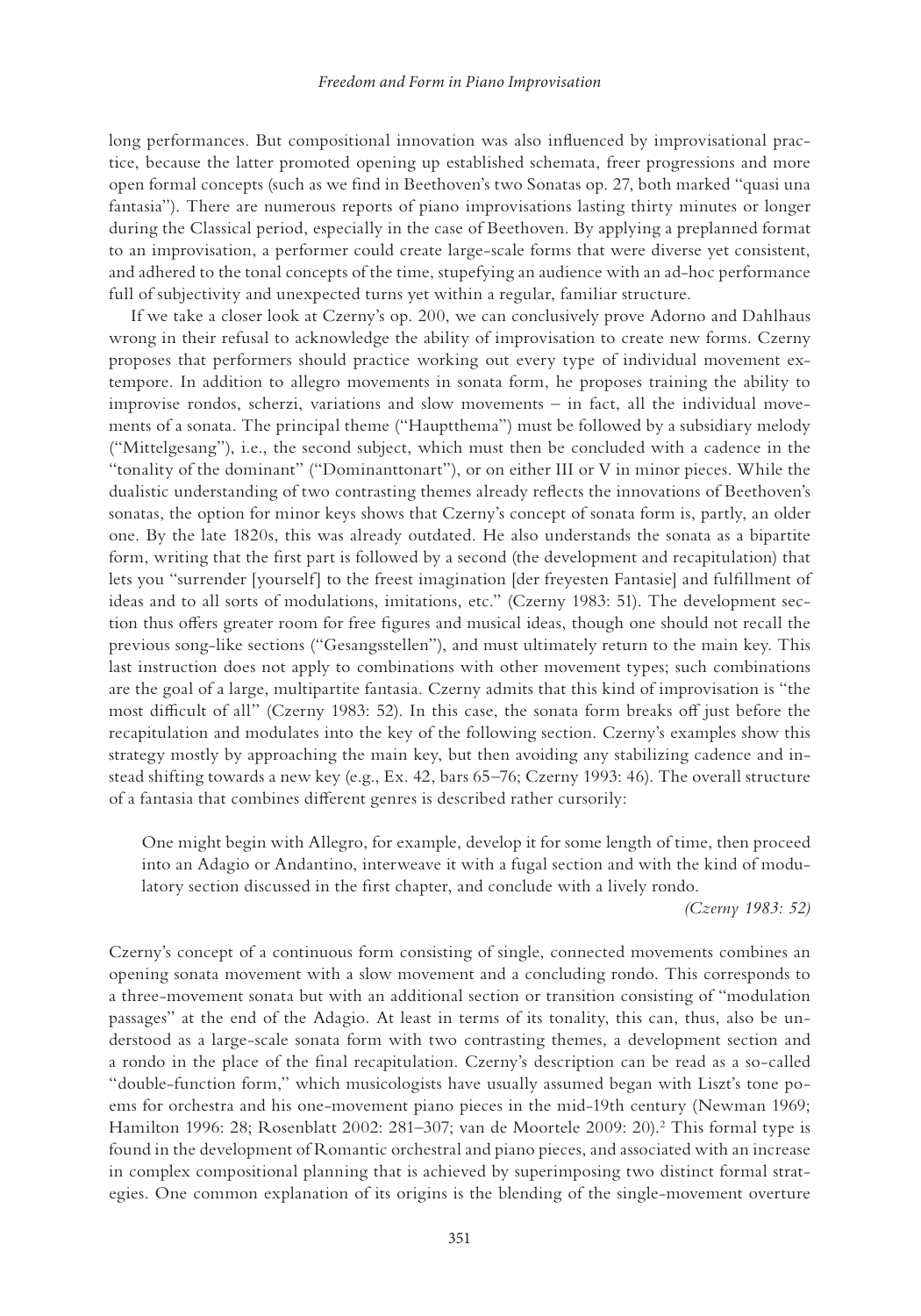#### *Katrin Eggers and Michael Lehner*

in the tradition of Beethoven with multipartite tone poems or program symphonies (Altenburg 2001: 19). This assumption fits the beliefs of influential thinkers such as Adorno and Dahlhaus that innovation in musical design is linked to sketching and planning works on paper. Research into compositional sketches ("Skizzenforschung"), especially in Beethoven's case, is regarded as the most promising way of approaching the origins of musical creation and invention. But that might well be misleading, at least in this case. Instead of deriving double-function form from Liszt's compositions, we might assume another origin, based on our observations of Czerny's op. 200, namely, that the improvisation of these large-scale, multipartite fantasias ultimately became a model that was transferred to piano and orchestral compositions during the period when the genres of sonata and fantasia drew closer together. This supposition is supported by the fact that Liszt (who was a pupil of Czerny, *nota bene*) wrote several piano fantasias in the 1830s (mostly based on operas, what Czerny called "potpourri"), thus well before the compositions of his Weimar period. He was also widely acclaimed for his stupendous art of improvisation at a time when that ability had already lost its mandatory significance for a virtuoso. We also know that Liszt was very impressed by Franz Schubert's *Wanderer Fantasy*, which inspired him to create a version of it for piano and orchestra (op. 15, Catalogue Searle 366). Schubert's Fantasy, the improvisational roots of which are already alluded to in its title, is an early notated example of the formal type described above; it is also one of the few examples of a printed fantasia on a single theme, consisting as it does of thematic sections with transitional, impromptu passages, almost exactly as Czerny describes in his fourth chapter. A closer look at the two model Fantasias in Czerny's op. 200 reveals that he uses the formal design he prescribes, but in four movements like Schubert, not in the three he himself stipulates. As already mentioned above, there are several indications that these pieces are provisional in character and that suggest further possibilities for extension or alternative solutions. We can see this in the way Czerny deals with repetitions. For long stretches, he repeats motives or themes as a means of providing unity, though he never repeats entire phrases. He avoids one of the most powerful tools for creating formal unity, namely the recapitulation of the main sections. Instead, his focus is more on tonal coherence. He turns the final rondo into a tonal recapitulation (in Ex. 42 it is in the related major key) and presents it as an approximation to the basic motif of the opening allegro movement. In the first Fantasia, the reappearance of the dotted motif of the first section is transformed into an ascending *Romanesca* sequence (G<sup>7</sup> – C–B<sup>7</sup>–e minor), a common sequential pattern in music of the 18th and 19th centuries (Gjerdingen 2007: 25–44). In the second example, the main motif starting with a rising fourth is moved to the bass in the final section.

Thanks to these two features – tonal and motivic reappearance – the outer movements frame the whole piece, with the final rondo sections assuming the function of a recapitulation, as defined by double-function form. The modulating transitions are very similar to the development section in a sonata, and their appearance right before the final rondo emphasizes its recapitulatory effect. But in both examples, Czerny switches the place of the scherzo and adagio sections, which weakens the function of the slow movement as a secondary subject group in a large-scale sonata form. In this regard, his written description of a fantasia is more coherent that his actual example. His main idea is still to offer a sequential series of different types and genres connected by transitional (often virtuoso) passages. The examples he offers in the ensuing chapters show how great were the possibilities for providing variety. Nevertheless, his goal is still a fantasia that builds up an "orderly totality, one in which unity and a distinct character can prevail" (Czerny 1983: 52). Czerny's pieces represent a prototype that later became the double-function form in large-scale compositions (with Schubert's *Wanderer Fantasy* a case from Czerny's own time).

To sum up, improvisation was historically understood as a craft that could be learnt, albeit an extremely demanding one, and that enabled a performer to compose in the moment. Its ultimate ambition can be seen as achieving an equilibrium between moments of bliss and unexpectedness and the subjectivity of the performer, on the one hand, and coherence, comprehensibility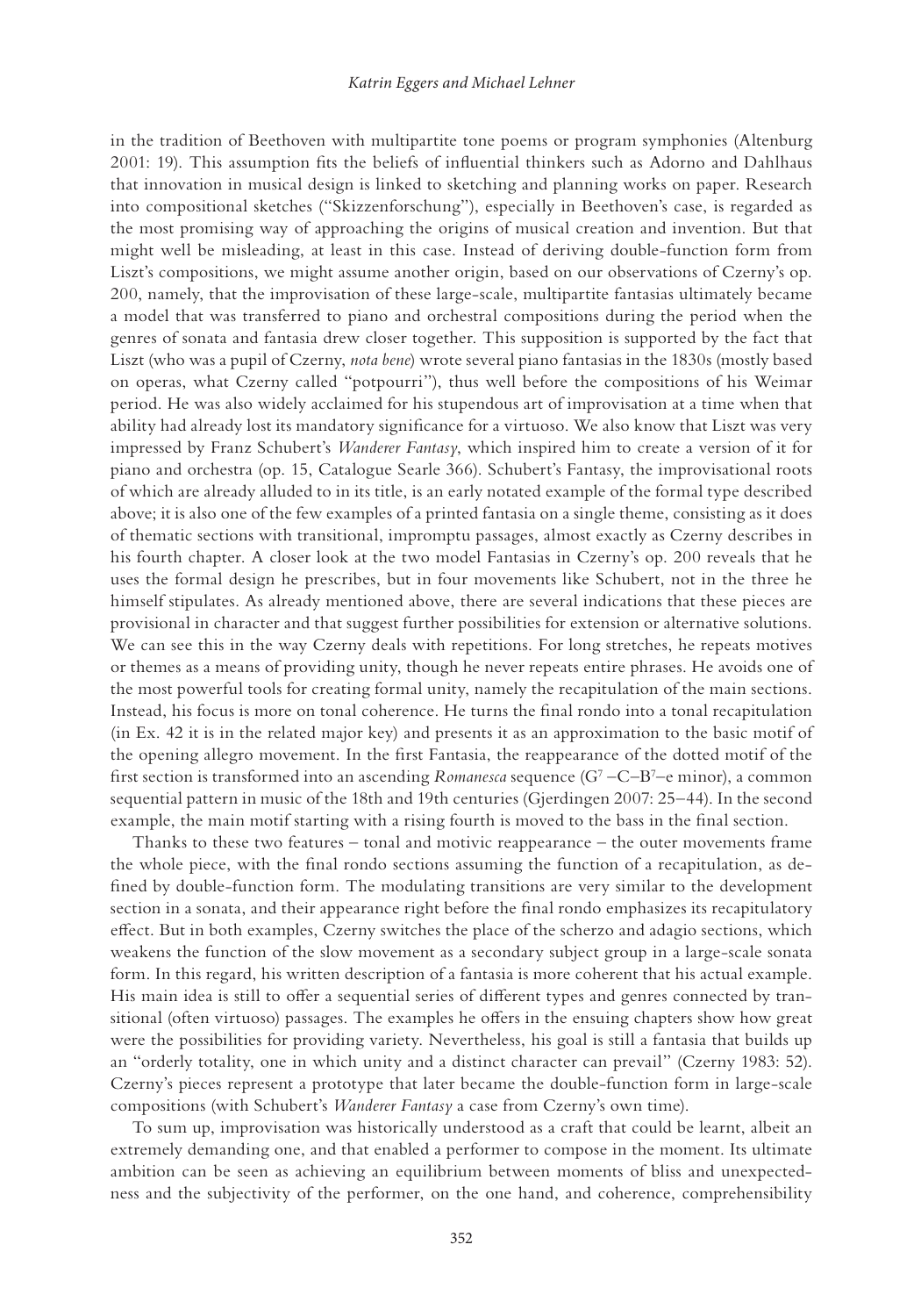<span id="page-11-0"></span>and creating a meaningful unity, on the other. Of course, these two principles sometimes come into conflict with each other – emphasizing the first weakens the latter, and vice versa. But in general, Classical improvisation was guided by the musical aesthetics of its time, and aimed to achieve balance and resolution. To meet these high standards as a performer, however, required a time-consuming process of practice that was no longer viable in the virtuoso culture of the 19th and 20th centuries.3

#### **Notes**

- [1](#page-8-0) Sammlung Bodmer, HCB Mh 75, Bl. 3r (digitalized and online at: [https://www.beethoven.de/de/me](https://www.beethoven.de)[dia/view/6362106559463424/scan/4?fromArchive=5736895317278720](https://www.beethoven.de) (accessed November 11, 2020).
- [2](#page-9-0) Rosenblatt interprets his works of the 1830s as compositions written in double-function form, for instance, his *De profundis* of 1834/35 (Rosenblatt 2002: 302)
- 3 Many thanks to Chris Walton for proofreading this article.

#### **References**

- Adorno, T. W. (1973) *Dissonanzen: Einleitung in die Musiksoziologie*, in *Gesammelte Schriften*, vol. 14, Frankfurt/M.: Suhrkamp.
- ——— (1977) "Replik zu einer Kritik der 'Zeitlosen Mode'," in *Kulturkritik und Gesellschaft I/II* (*Gesammelte Schriften*, vol. 10), Frankfurt/M.: Suhrkamp, pp. 805–9.
- ——— (1978a) "Über einige Relationen zwischen Musik und Malerei," in *Musikalische Schriften I*–*III* (*Gesammelte Schriften*, vol. 16), Frankfurt/M.: Suhrkamp, pp. 628–42.
- ——— (1978b) "Vers une musique informelle," in *Musikalische Schriften I*–*III* (*Gesammelte Schriften*, vol. 16), Frankfurt/M.: Suhrkamp, pp. 493–540.
- Altenburg, D. (2001) "Franz Liszt und das Erbe der Klassik," in M. Brzoska and M. Heinemann (eds.) *Die Geschichte der Musik*, vol. 3, Laaber: Laaber, pp. 1–19.
- Bach, C. P. E. (1753) *Versuch über die wahre Art das Clavier zu spielen*, Berlin: self-published.
- Czerny, C. (1839) *Vollständig theoretisch-practische Pianoforte-Schule, op. 500, Dritter Teil: von dem Vortrage*, Vienna: Diabelli.
	- ——— (n.d.) *Complete Theoretical and Practical Piano Forte School, Third Volume: On Playing with Expression*, J. A. Hamilton (trans. and ed.), London: Robert Cocks & Co.
- ——— (1983) *A Systematic Introduction to Improvisation on the Pianoforte, op. 200*, A. L. Mitchell (trans. and ed.), New York and London: Longman.
- ——— (1993) *Systematische Anleitung zum Fantasieren auf dem Pianoforte, op. 200* (1829), U. Mahlert (ed.), Wiesbaden: Breitkopf und Härtel.
- Dahlhaus, C. (1987) "Composition and Improvisation," in D. Puffett and A. Clayton (trans. and ed.) *Schoenberg and the New Music*, Cambridge: Cambridge University Press, pp. 265–73.

Eggers K. and Stollberg, A. (2021) *Energie! Kräftespiel in den Künsten*, Würzburg: Königshausen & Neumann.

- Felbick, L. (2019) "Der *Compositor extemporaneous* Beethoven als 'Enkelschüler' Johann Sebastian Bachs," in M. Lehner, N. Meidhof and L. Miucci (eds.) *Das flüchtige Werk. Pianistische Improvisation der Beethoven-Zeit*, Schliengen: Edition Argus, pp. 34–56.
- Gjerdingen, R. O. (2007) *Music in the Galant Style*, Oxford: Oxford University Press.
- Gottsched, J. C. (1733) *Erste Gründe der gesammten Weltweisheit*, vol. 1, Leipzig: Bernhard Christoph Breitkopf. Hamilton, K. (1996) *Liszt. Sonata in B Minor*, Cambridge: Cambridge University Press.
- ——— (2008) *After the Golden Age: Romantic Pianism and Modern Performance*, Oxford: Oxford University Press.
- Hummel, J. N. (1830) *Ausführlich theoretisch-practische Anweisung zum Piano-Forte-Spiel*, *Zweite Auflage*, Vienna: Tobias Haslinger.
- Kopitz, K. M and Cadenbach, R. (eds.) (2009) *Beethoven aus der Sicht seiner Zeitgenossen in Tagebüchern, Briefen, Gedichten und Erinnerungen*, München: Henle.
- van de Moortele, S. (2009) *Two-Dimensional Sonata Form. Form and Cycle in Single Movement Instrumental Works by Liszt, Strauss, Schoenberg, and Zemlinsky*, Leuven: Leuven University Press.
- Newman, W. S. (1969) *The Sonata since Beethoven*, Chapel Hill: University of North Carolina Press.
- Reich, N. B. (2001) *Clara Schumann: The Artist and the Woman*, Ithaca, NY: Cornell University Press.
- Rosenblatt, J. (2002): "Piano and Orchestra Works," in B. Arnold (ed.) *The Liszt Companion*, Westport: Greenwood Press, pp. 281–307.